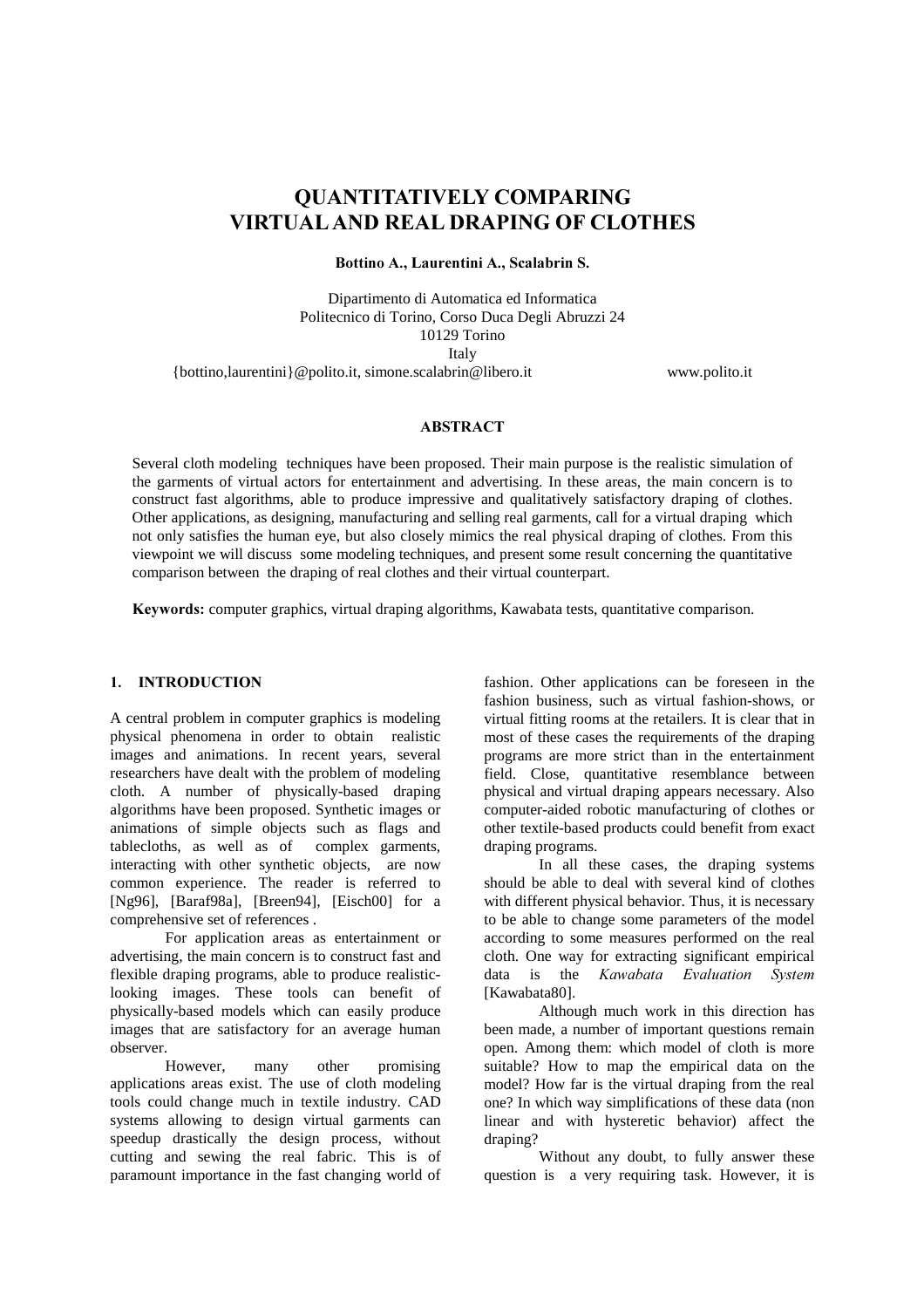necessary to investigate thoroughly these problems for constructing draping programs which closely mimics the physical behavior of clothes.

In this paper we will present some preliminary results concerning quantitative comparisons between real draping and virtual draping based on the Kawabata data.

# 2. BACKGROUND

## 2.1 The Kawabata Evaluation System

Woven cloth is a complex physical system, essentially anisotropic, non linear and showing hysteretic behavior.

Most of the physical properties of woven cloth are captured by the empirical Kawabata Evaluation System [Kawabata80]. It consists of a standard equipment, able to determine the relations between stress and strain for stretching, shearing and bending in both warp and weft directions, as well as other properties which do not concern draping. The measure of the Poisson ratio is not included in these tests. It is worth noting that the Kawabata plots for a given cloth can be very different for warp and weft directions, and thus they quantitatively capture the anisotropic behavior of the cloth, as well as its hysteretic behavior. It is hoped that the Kawabata data of set of different clothes, simplified in some way, could be at the basis of effective textile CAD systems.









In Fig. 1-Fig. 3 we show the Kawabata diagrams of one of the cloth we have used for our experiments.

## 2.2 Discrete models

Many physically-based techniques for modeling cloth has been presented in the last few years. A number of researchers have constructed their models from continuos deformable systems, as for instance [Terzo88], [Eisch96] and [Eisch00]. However, several recent draping algorithms use directly discrete models. The general idea is to model small contiguous areas of cloth as interacting mass points constrained in a polygonal mesh (see [Breen94], [Eberh96], [Volin95], [DeRose96], [Baraf98a]). The main reason is probably that these models allows straightforward handling of collisions, friction and in general of interactions with other virtual objects. In addition, polygonal meshes are a common tool for graphic libraries.

Computing the static draping of a cloth or an animated sequence has been made either by directly integrating of the Newton laws of motion, or by minimizing the energy function. This can affect more or less heavily the simulation [Baraf98a], but is not of direct concern of this paper. Anyway, minimizing energy functions is not apt to deal with hysteretic behavior.

# 2.3 Comparison between virtual and real draping

In order to obtain the realistic emulation of the draping of a given cloth, several authors have mapped physical data, mostly Kawabata data, on the parameters of their models. However, to our knowledge, very little has been reported in the area of *quantitative* comparison between virtual and real draping.

Traditional real drape test attempted to evaluate the overall draping behavior of a cloth by measuring the number of folds and the area covered by the folds of a circular piece of cloth over a pedestal (Drapmeter). These measures have been used in [Colli91] for quantitatively evaluating a cloth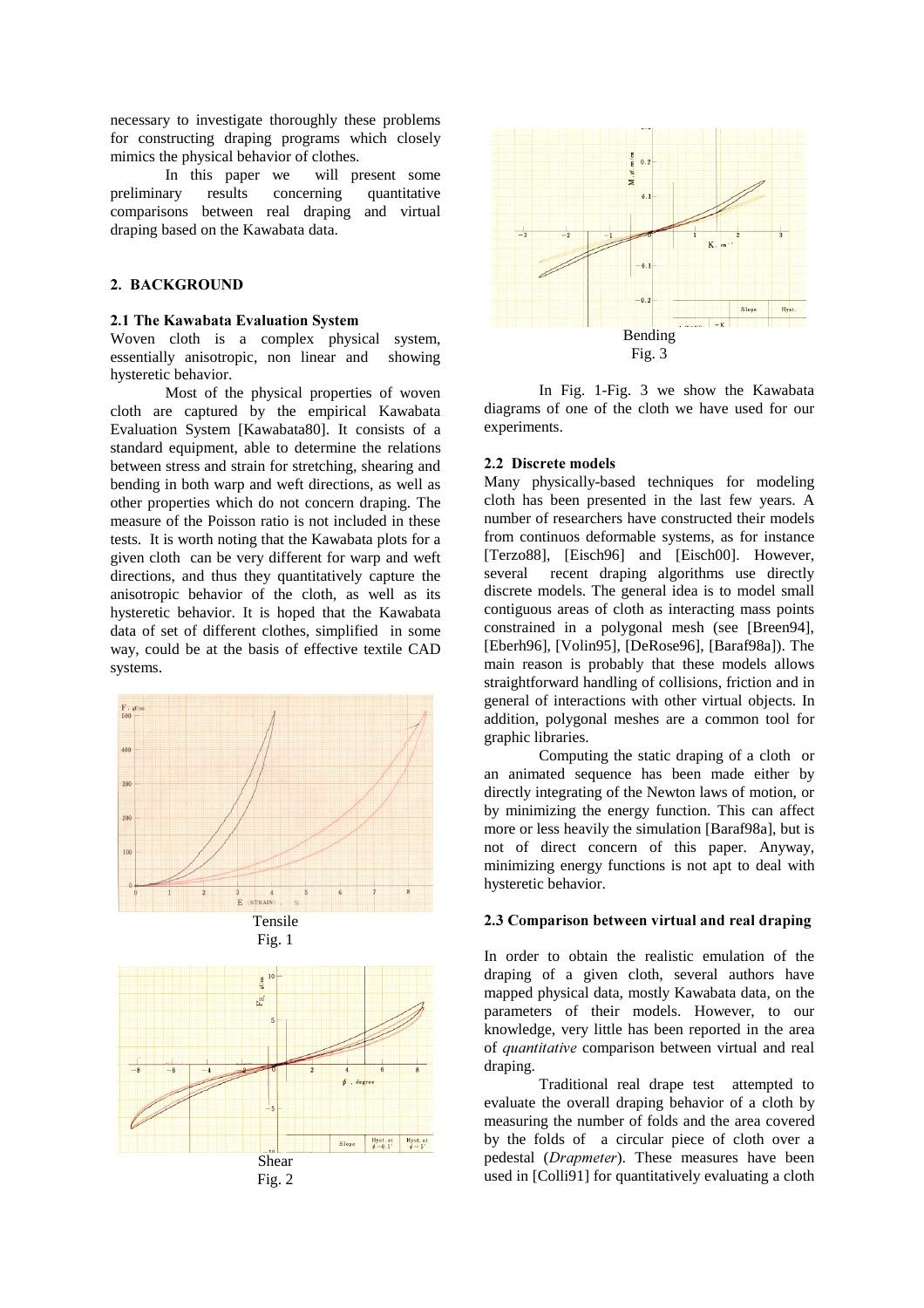modeling system based on orthotropic shell theory and Kawabata data.

 Breen [Breen94] directly modeled the cloth as a rectangular mesh of mass points, or particles. Using an energy approach, he neglected the stretch energy, usually small if the draping is due only to the cloth's weight, and obtained bending and shearing energies by approximating the Kawabata plots with linear and quadratic segments, neglecting hysteresis. He showed images of real and virtual tablecloths. The images appeared similar, but no quantitative data were reported.

A similar approach was used in [Eberh96] for the model and its parameter, but only virtual draping images were shown in this paper.

Several other papers describe physicallybased models, and show virtual draping images, at most together with real images for qualitative comparison, as for instance [Eisch96] or [Au00].

# 3. A POSSIBLE APPROACH TO A **OUANTITATIVE COMPARISON**

We have seen in the previous section that quantitatively comparing real and virtual draping is practically an unexplored area. We think that it probably calls for a variety of techniques, depending not only on the purpose of the draping simulation and the type of cloth, but also on the size of the cloth, the object interacting, the forces involved and several other factors.

One way for approaching this intricate problem is to roughly divide the draping in different categories. First we must consider the general category of clothes which drape only for their own weight.

Within this general case, one category could be qualified as "large and irregular draping". Broadly speaking, this draping takes place when the piece of cloth is large and has many folds. In addition, this kind of draping is irregular because of the interacting objects, the way in which the equilibrium position has been reached, or both. First, it is clear that this kind of draping is affected by non linear friction and hysteretic behavior, and thus the simulation model must take into account these complex phenomena. Second, friction and hysteresis combined with small variations of the initial position and of the local parameters of the objects involved can produce *infinite* different draping configurations. Clearly, it is pointless attempting to compare the real and virtual draping in detail, wrinkle by wrinkle. This case calls for the extraction of synthetic parameters, extending the idea of the Drapmeter, which unfortunately is restricted to circular tablecloth. One possible way of doing this is computing some kind of transform, as the 2D Fourier Transform, which could capture the general

characteristic of the draping. We are now experimenting this approach.

Another category, which is the object of the experiments presented in this paper, refers to "simple" draping, that is with few folds. We will also consider cases where the effect of friction of the cloth with itself or other object can be neglected, so that a few equilibrium positions are possible. Finally, the simple cases we consider are actually 3D, and involve stretching, shearing and bending.

In the following sections we report quantitative measurements of the 3D geometry of real cloth, and compare these data with the corresponding data obtained from the virtual cloth draped according to the Kawabata parameters.

We also report some results concerning the effect of using different levels of accuracy of the model and different discretization resolutions.

# 4. THE MODEL USED

Different cloth models have been proposed. Many of them are able to capture the cloth general behavior; however the real problem is to understand how to map the physical parameters on the model. In our implementation, we have decided to model directly the cloth as a polygonal surface.

Several models of this kind use triangular meshes, as [Baraf98a], [Volin95] and [DeRos98]. Triangular elements have some advantages, for instance when modeling irregular pieces of cloths to be assembled in virtual garments. However, this model is not strictly consistent with the microscopic structure of woven cloth, consisting of two orthogonal sets of threads. A triangular mesh, although effective for fast animation and collision detection, can produce artifacts as those shown in Fig. 4, where a fabric drapes over a sphere.



Fabric draping over a sphere using a quadrangular mesh (left) and a triangular mesh (right) Fig. 4

Our simulator models the cloth as a rectangular mesh which captures more closely the characteristics of the cloth, that is its anisotropic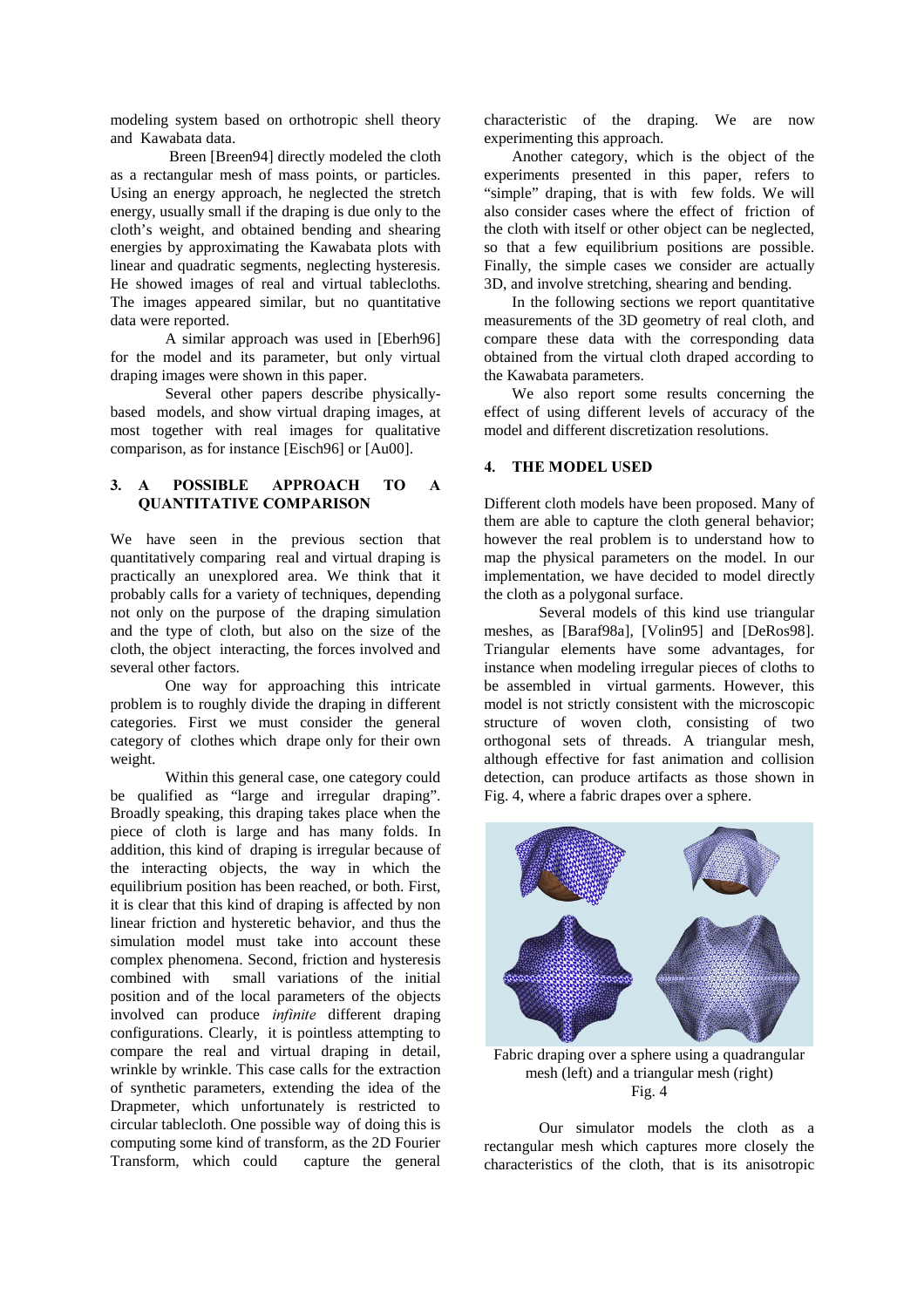structure, and thus looks more suitable to map the Kawabata data.

The cloth can be discretized at different resolutions; given a system of  $n$  particles, each particle has the following attributes:

- position  $x \in \mathbb{R}^3$
- velocity  $v = \dot{x}$
- mass  $m$ , which is determined dividing the product of cloth's density and patch area by the total number of particles
- the net force  $f$  applied to the particle; the acceleration of the particle is hence given by  $\ddot{x} = f/m$
- state (blocked/free)

The dynamical simulation of the physical behaviour of cloth involves evaluating all the forces acting on each single particle over time. Forces can be both internal, such as stretching, shearing and bending, and external, such as gravity, air resistance or interactions with other objects.

The algorithm implemented by the draping simulator is depicted in Fig. 5. The system of differential equations is solved using a Runge-Kutta method of the fourth order.

Collisions between the cloth and external objects or self collisions are handled after the integration step.



Since our method evaluates the evolution of each particle from its initial state to the final position, it could be possible to take into account also the hysteretical behaviour of cloth's parameters. This will be the object of future work.

In the following paragraphs we describe how internal forces, external forces and collisions are expressed by our model.

#### 4.1 Internal forces

As internal forces we consider stretching, shearing and bending. Stretching is modeled with springs between adjacent particles in the warp and weft directions. The values of the spring constants can be obtained from the Kawabata plot shown in Fig. 1. The value  $K_{st}$  applied is derived as follows:

$$
K_{st,d} = \frac{f_{st,d}(\boldsymbol{\varepsilon})}{\boldsymbol{\varepsilon}}
$$

where  $d$  indicates the orientation (warp or weft) and  $f_{std}(\mathcal{E})$  is the force per unit length obtained from the Kawabata diagram as a function of the percentile elongation  $\varepsilon$ .

Also shearing is modelled with a set of springs which lay along the diagonals of each cell of the particle system. This model does not allow to distinguish between warp and weft, like other model as that of [Eberh96], since the diagonal springs act on both directions. Thus, the two spring constants are equal and are taken as a combination of the two constants extracted from the Kawabata diagram shown in Fig. 2. The constants of the stretching springs should be modified accordingly. Their values are set as follows:

$$
K_{diag} = \frac{1}{2\sin(\alpha)} (f_{sh, warp}(\alpha) + f_{sh,weft}(\alpha))
$$
  
\n
$$
K'_{st, warp} = K_{st, warp} - K_{diag}
$$
  
\n
$$
K'_{st,weft} = K_{st,weft} - K_{diag}
$$

where  $\alpha$  is the mean angle of deformation of the cell and the  $f_{shd}(\alpha)$  are the values obtained for each direction  $d$  from the Kawabata diagram as a function of  $\alpha$ 

The bending force is modelled evaluating the curvature of the cloth surface at the particle location for warp and weft direction. The Kawabata diagram in Fig. 3 plots the bending moment per unit length as a function of the curvature. Thus, knowing the geometry of the particle system, we can derive first the bending moment and then the bending force applied to each particle.

Further details can be found in [Scala00].

#### 4.2 External forces

The external forces include the gravity, the air resistance and friction. To improve stability, as suggested by [Baraf98b], we introduced a damping force:

$$
F_{\text{damp}} = -\beta \cdot \nu
$$

### 4.3 Collisions

Collisions can fall into two main categories: collisions with external objects and self collisions (that is cloth/cloth collisions).

In both cases, given the starting position  $x_t$ of a particle and its position  $x_{t+dt}$  after the integration step, there is collision if the segment  $x_t$ - $x_{t+dt}$ intersects the surface of the external object or of the cloth itself.

When collision is detected, a simple solution is to modify the particle positions. However, this method may introduce strong stretching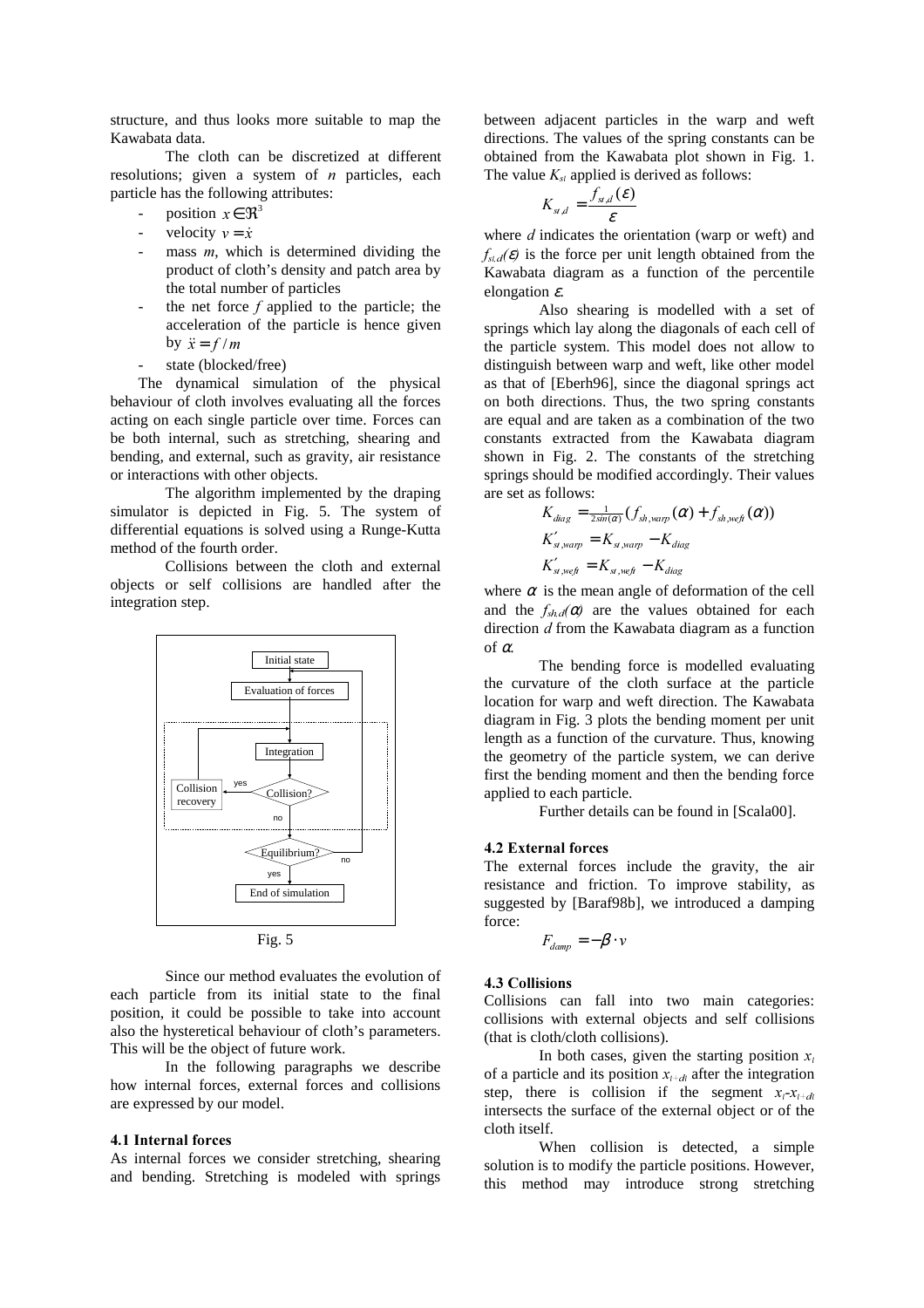reactions which alter the correct behavior of cloth. A better solution is to backtrack the simulation until the first collision time of all the colliding particles. The components of the total force and velocity of the colliding particles normal to the contact surface are zeroed at collision time, since we can consider the collision as inelastic. In this way the dynamic of each particle evolves according to the correct state of its neighbors. The tangent components are left unchanged, since in our simulation friction is not considered.

## 5. THE EXPERIMENTAL SET-UP

For measuring the shape of the real 3D draping of a piece of cloth we use the following technique. The cloth is marked with a rectangular grid of points which are a subset of the points used to model the virtual cloth. The cloth is observed by two cameras in fixed positions. More cameras can be used for improving precision. Each camera has been calibrated according to the Tsai technique [Tsai87]. From the different locations of the grid points on different images, their 3D position can be computed (see Fig. 6).



Two different views of the same cloth showing some of the reference points Fig. 6

The objects interacting with the real cloth and its constraints are reproduced in the virtual environment, so that the virtual cloth drapes in similar conditions. The parameter used to measure the precision of the reconstruction is the mean distance between corresponding points on the real and on the virtual cloth. The experimental set-up also allows to measure how simulation is affected using different resolutions of the particle grid and different levels of accuracy in approximating cloth parameters.

 One problem we met was how to manage hysteresis. The information extracted from the Kawabata diagrams are not suitable for direct use into the simulator, since they refer to the behaviour of the cloth during the Kawabata tests and no direct information is given about other hysteresis cycles.

To solve this problem, the hysteresis cycle has been approximated with a single curve. As can be seen in Fig. 1-Fig. 3, the two branches of the hysteresis cycle are very close, especially for shearing and bending, so they can be merged together. This happens for many kinds of clothes. Hysteresis is more relevant for stretching. However, in the experiments presented the cloth deformations are due only to gravity and the area of interest in the Kawabata diagram is very close to the origin, where, again, hysteresis can be neglected.

For shearing and bending, the Kawabata tests provide two values, shear stiffness  $(G)$  and bending rigidity  $(B)$ , defined as the mean slope of the respective diagram in its linear area (for shearing, a deformation between -5 and 5 degrees; for bending, a curvature between  $-1.5$  and  $1.5$  cm<sup>-1</sup>). Hence, a simple approximation of those diagrams is a line whose slope equals G and B, respectively. For stretching, a similar value is not provided. However, as stated above, we can use the mean slope of the diagram close to the origin.

A more accurate estimate of the diagrams can be obtained using a piecewise linear curve.

Several experiments have been carried out, as detailed in the following subsections. Two different fabrics have been used:

- a 20x20 cm patch of a cotton-like fabric, having density of 138  $g/m^2$  (patch A)
- $a$  20x20 cm patch of wool, whose density is 291  $g/m^2$  (patch B)

The experiments have been reproduced with our simulator using different settings:

- three different particle grids,  $11x11$ ,  $21x21$ and 31x31
- two different approximations for the Kawabata diagrams (linear and piecewise linear with five segments)

For each experiment we evaluated first the accuracy of the virtual draping, computing each time the average position difference for the set of points visible on the real cloth (from 10 to 36). The results are listed for grid resolution of the virtual cloth and number of segments used to approximate the Kawabata diagrams. Then we compared the different virtual drapings. For each experiment we also present images of the real and the virtual draping.

 $\bf{A}$ . Patch A draped over a sphere (9 cm diameter)

|       | Grid size Segments Mean dist (mm) |
|-------|-----------------------------------|
| 21x21 |                                   |
| 11x11 |                                   |
| 21x21 |                                   |
| 11x11 |                                   |

Real Vs virtual (experiment A) Table 1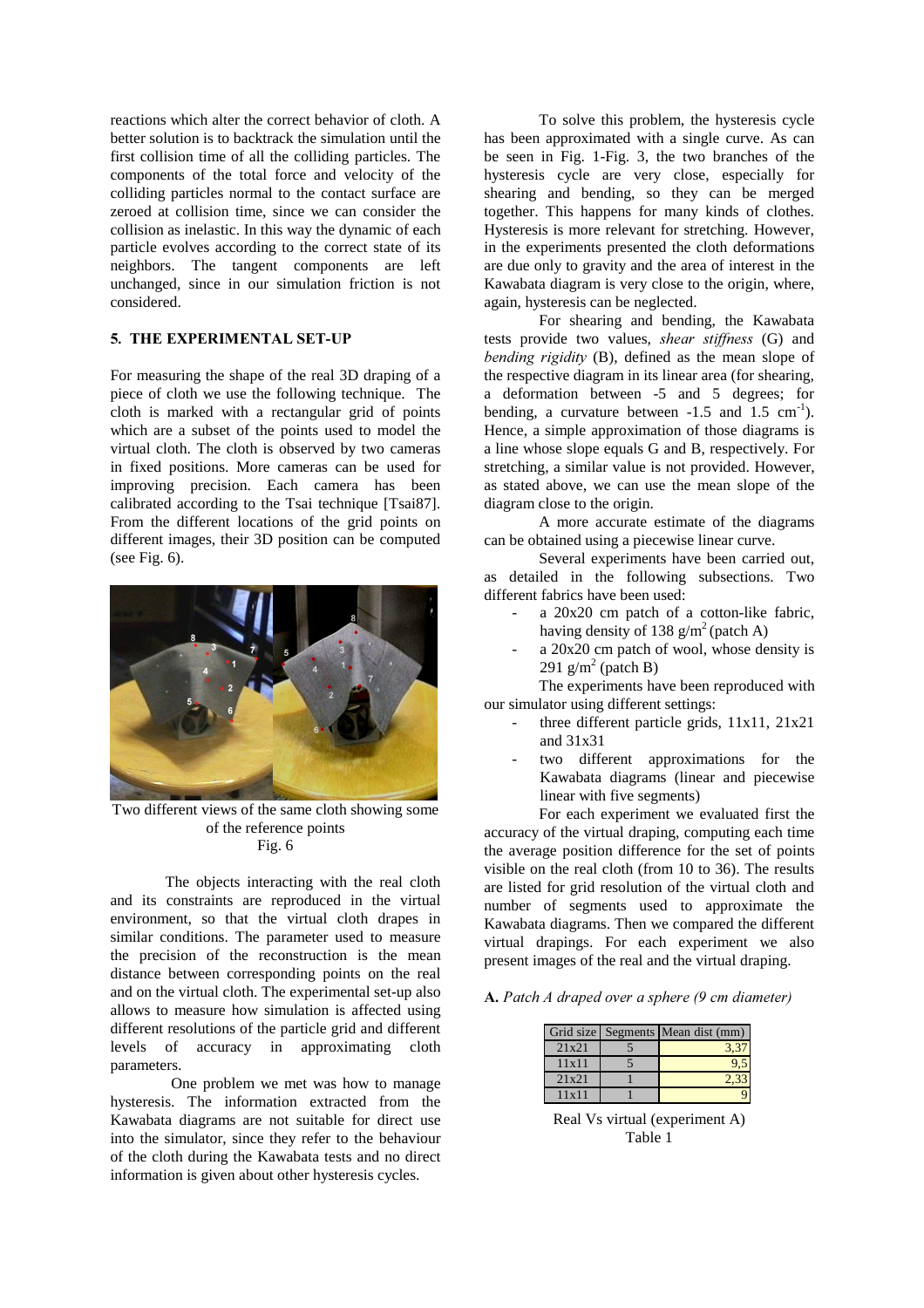|                        | Mean dist (mm) |
|------------------------|----------------|
| $11x11:5$ seg Vs 1 seg |                |
| $21x21:5$ seg Vs 1 seg |                |
| 1 seg: 11x11 Vs 21x21  |                |
| 5 seg: 11x11 Vs 21x21  |                |
| . .                    |                |

Virtual Vs virtual (experiment A) Table 2



The real and the virtual draping (experiment A) Fig. 7

**B.** Patch draped over a medium cubic block  $(8 \text{ cm})$ size)

|       | Grid size Segments Mean dist (mm) |
|-------|-----------------------------------|
| 31x31 | 2.88                              |
| 21x21 | 3.37                              |
| 11x11 | 9.5                               |
| 21x21 | 2.33                              |
| 11x11 |                                   |

Real Vs virtual (experiment B) Table 3

|                        | Mean dist (mm) |
|------------------------|----------------|
| $11x11:5$ seg Vs 1 seg |                |
| $21x21:5$ seg Vs 1 seg |                |
| 1 seg: 11x11 Vs 21x21  |                |
| 5 seg: 11x11 Vs 21x21  |                |
| 5 seg: 11x11 Vs 31x31  |                |
| 5 seg: 21x21 Vs 31x31  |                |

Virtual Vs virtual (experiment B) Table 4



The real and the virtual draping (experiment B) Fig. 8

C. Patch A draped over a large cubic block (12.8 cm size)

|       |                                 | Grid size Segments Mean dist (mm) |
|-------|---------------------------------|-----------------------------------|
| 31x31 |                                 | 3,3                               |
| 21x21 |                                 | 4,6                               |
| 11x11 |                                 | 8,8                               |
| 21x21 |                                 | 6,3                               |
| 11x11 |                                 |                                   |
|       | $\cdot$ $\cdot$ $\cdot$ $\cdot$ |                                   |

Real Vs virtual (experiment C) Table 5

|                                   | Mean dist (mm) |  |
|-----------------------------------|----------------|--|
| $11x11:5$ seg Vs 1 seg            | 1,57           |  |
| $21x21:5$ seg Vs 1 seg            | 2,57           |  |
| 1 seg: 11x11 Vs 21x21             | 2,8            |  |
| 5 seg: 11x11 Vs 21x21             | 3,46           |  |
| 5 seg: 11x11 Vs 31x31             | 4,03           |  |
| 5 seg: 21x21 Vs 31x31             | 1,71           |  |
| Virtual Vs virtual (experiment C) |                |  |

Table 6



The real and the virtual draping (experiment C) Fig. 9

# **D.** Patch A hanging from two points

The patch A has been fixed at two points which are 15.5 cm far. Using a linear approximation of the Kawabata diagrams, the simulation reaches an equilibrium, shown in Fig. 11, which is different from the draping of the real cloth (Fig. 10).

|                                                                                                                                                                                                   |  | Grid size Segments Mean dist (mm) |
|---------------------------------------------------------------------------------------------------------------------------------------------------------------------------------------------------|--|-----------------------------------|
| 31x31                                                                                                                                                                                             |  | 3,5                               |
| 21x21                                                                                                                                                                                             |  | 3,5                               |
| 11x11                                                                                                                                                                                             |  | 5,5                               |
| 21x21                                                                                                                                                                                             |  | 15,5                              |
| 11x11                                                                                                                                                                                             |  | 10,5                              |
| $\mathbf{p}_{\mathbf{q}}$ $\mathbf{V}_{\mathbf{q}}$ $\mathbf{V}_{\mathbf{q}}$ $\mathbf{v}_{\mathbf{q}}$ $\mathbf{v}_{\mathbf{q}}$ and $\mathbf{v}_{\mathbf{q}}$ are not $\mathbf{V}_{\mathbf{q}}$ |  |                                   |

irtual (experiment D) Table 7

|                        | Mean dist $(mm)$ |
|------------------------|------------------|
| $11x11:5$ seg Vs 1 seg |                  |
| 21x21: 5 segVs 1 seg   |                  |
| 1 seg: 11x11 Vs 21x21  |                  |
| 5 seg: 11x11 Vs 21x21  |                  |
| 5 seg: 11x11 Vs 31x31  |                  |
| 5 seg: 21x21 Vs 31x31  |                  |

Virtual Vs virtual (experiment D) Table 8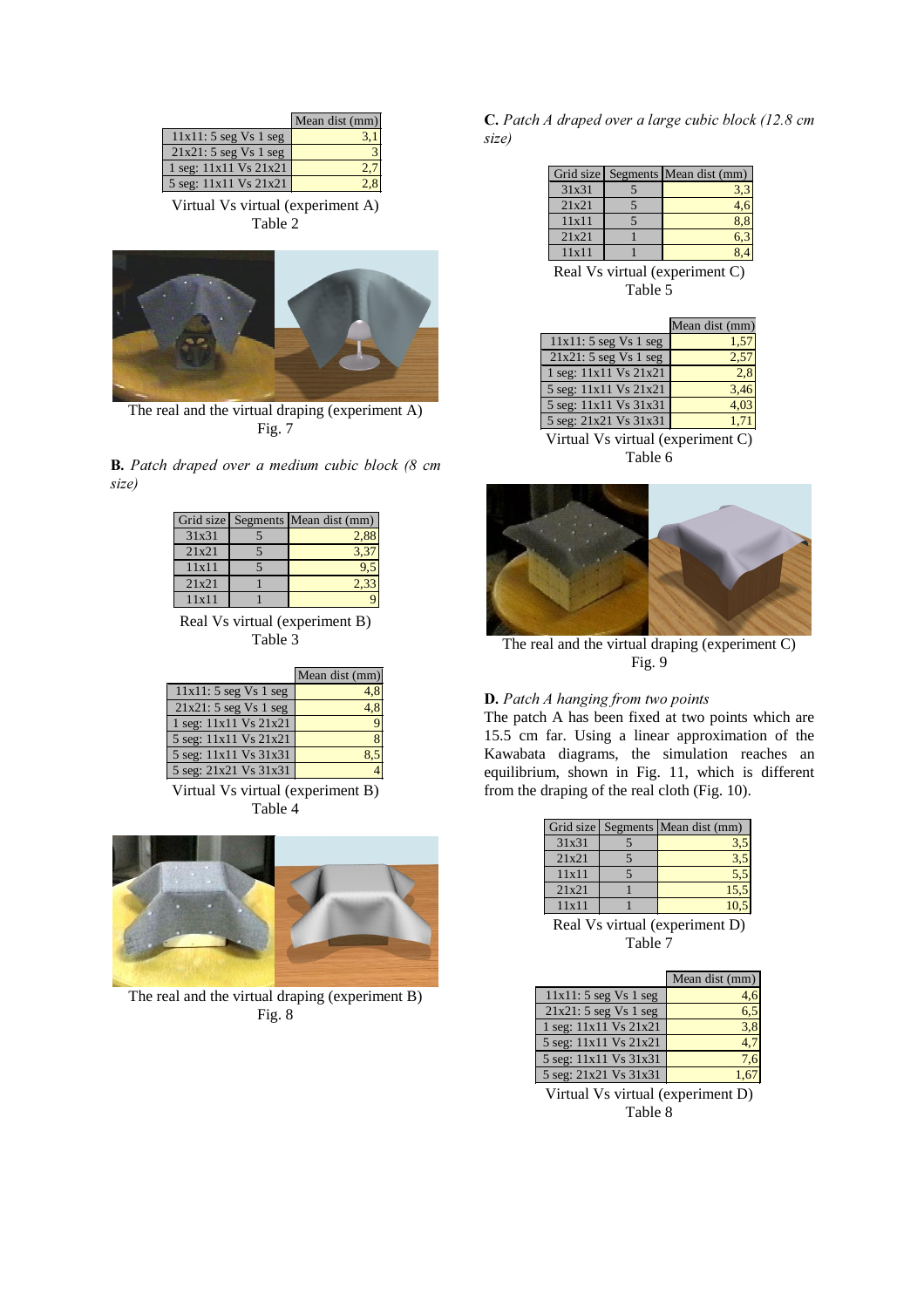

The real and the virtual draping (experiment D) Fig. 10



A different equilibrium Fig. 11

 $E.$  Patch B draped over a medium cubic block (8 cm size)

|       | Grid size Segments Mean dist (mm) |
|-------|-----------------------------------|
| 31x31 | 3,18                              |
| 21x21 |                                   |
| 11x11 |                                   |
| 21x21 |                                   |
| 11x11 |                                   |

Real Vs virtual (experiment E) Table 9

|                        | Mean dist (mm) |
|------------------------|----------------|
| $11x11:5$ seg Vs 1 seg | 15,93          |
| $21x21:5$ seg Vs 1 seg | 3.92           |
| 1 seg: 11x11 Vs 21x21  |                |
| 5 seg: 11x11 Vs 21x21  |                |
| 5 seg: 11x11 Vs 31x31  | 7.8'           |
| 5 seg: 21x21 Vs 31x31  |                |

Virtual Vs virtual (experiment E) Table 10



The real and the virtual draping (experiment E) Fig. 12

 **Patch B draped over a small cubic block (5.5 cm** size)

|       | Grid Size Segments Mean dist (mm) |
|-------|-----------------------------------|
| 31x31 |                                   |
| 21x21 |                                   |
| 11x11 | 10.                               |
| 21x21 |                                   |
| 11x11 |                                   |

Real Vs virtual (experiment F) Table 11

|                                                                                           | Mean dist (mm) |
|-------------------------------------------------------------------------------------------|----------------|
| $11x11:5$ seg Vs 1 seg                                                                    | 6.73           |
| $21x21:5$ seg Vs 1 seg                                                                    | 1.675          |
| 1 seg: 11x11 Vs 21x21                                                                     | 11.46          |
| 5 seg: 11x11 Vs 21x21                                                                     | 13.2           |
| 5 seg: 11x11 Vs 31x31                                                                     | 14.92          |
| 5 seg: 21x21 Vs 31x31                                                                     | 1.25           |
| $\mathbf{U}$ is the set of $\mathbf{U}$ is a set of $\mathbf{U}$ is a set of $\mathbf{U}$ |                |

Virtual Vs virtual (experiment F) Table 12



The real and the virtual draping (experiment F) Fig. 13

# 6. RESULTS EVALUATION

The best average error obtained for the different scenarios is between 2.3 and 3.5 mm, that is almost 1.5% of the patch size. As we expected, the accuracy of the reconstruction depends largely on the resolution of the particle grid. The accuracy improves especially using a 21x21 instead of a 11x11 particle grid. It should be noted, however, that a 11x11 grid is a very coarse approximation of the real cloth. It should be also noted that using a better approximation of the Kawabata diagrams usually does not improve significantly the accuracy.

The comparisons between virtual draping show that increasing the grid resolution over 21x21 particles does not usually modify in a meaningful manner the final configuration, in spite of an increase of the computational time required.

## 7. CONCLUSION AND FUTURE WORK

In this paper we have presented a quantitative approach to compare the real and the virtual static draping of cloths. The virtual cloth has been modeled as a particle system. The parameters have been set, with some simplification, according to the